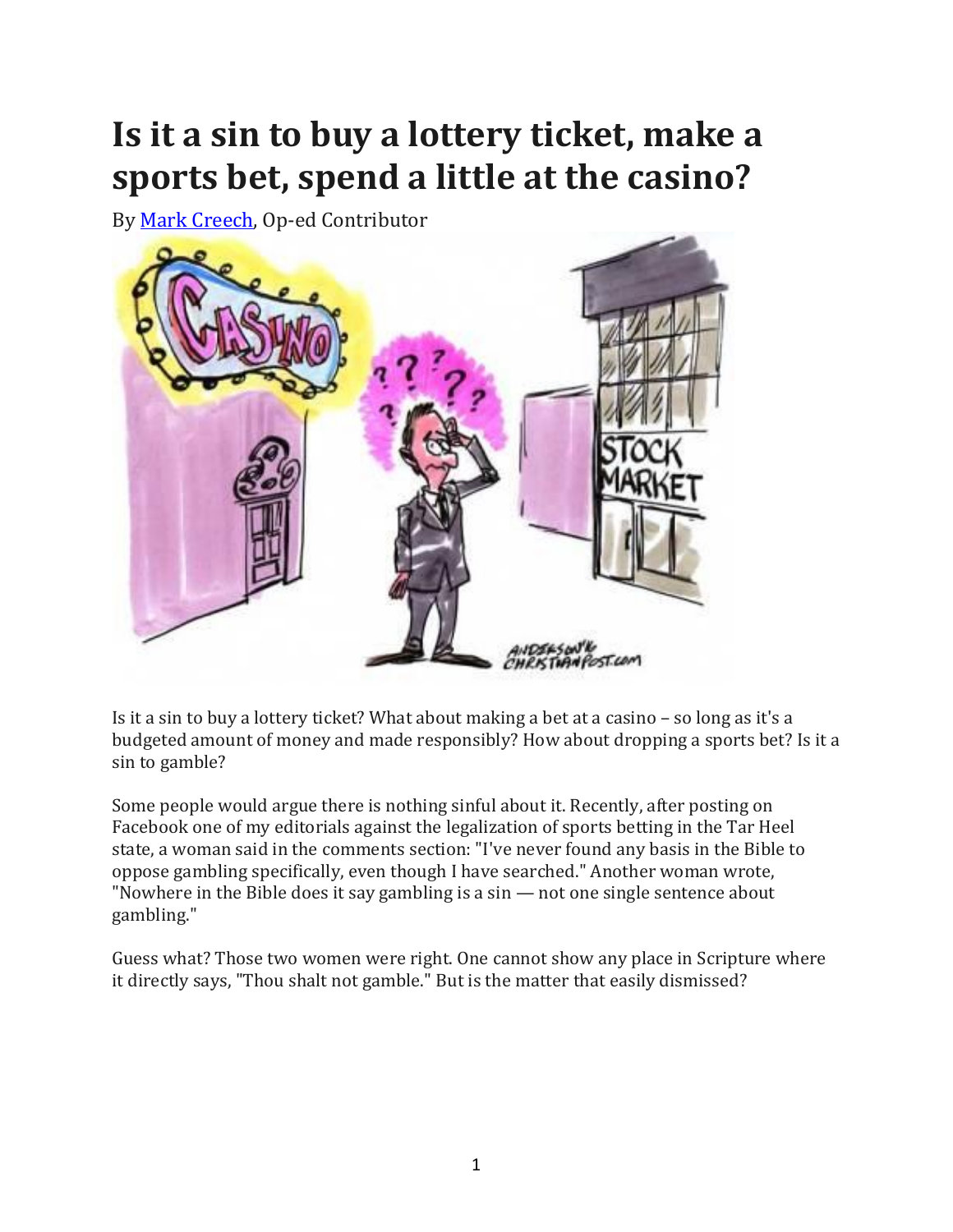The late Dr. D. James Kennedy, a renowned Presbyterian minister, used to counter this argument in favor of gambling by explaining it's also impossible to find in Scripture where it directly says, "Thou shalt not watch pornography." Nevertheless, the Bible does talk about the sin of lust and advocates principles that would prohibit doing anything that would entertain, generate, or provide for the means and expression of lust.

The Bible also talks about the sin of covetousness. "Those who cannot see the connection between pornography and lust are not likely to see the connection between covetousness and gambling," said Kennedy. "The truth is, however, that gambling is a form of the sin of covetousness."

What is covetousness, one might ask? In short, covetousness is an inordinate desire for wealth and possessions or someone else's possessions.

Rex Rogers, in his book *Seducing America,* rightly says there are only three ways to legitimately acquire property: 1. as a gift, 2. as a payment for labor, and 3. in fair exchange. Anything else is covetousness and gambling certainly doesn't fit any of these criteria.

Covetousness is a violation of the 10th Commandment of God, "Thou shalt not covet …" [\(Exodus 20:17\)](https://bibleportal.com/verse-topic?version=NIV&v=Exodus%2020:17). Gambling flows from a spirit of avarice and greed. This is what makes it so exciting and addictive. It stirs up what is depraved in human nature and can make a person lose their way. Gambling is born of the burning desire for quick earthly riches.

Thus, the Scriptures provide strong warnings about covetousness. Jesus said, "Take heed and beware of covetousness: for a man's life consists not in the abundance of the things which he possesses" [\(Luke 12:15\)](https://bibleportal.com/verse-topic?version=NIV&v=Luke%2012:15). The apostle Paul admonished, "But those who want to be rich fall into temptation, a trap, and many foolish and harmful desires, which plunge people into ruin and destruction. For the love of money is the root of all kinds of evil, and by craving it, some have wandered away from the faith and pierced themselves with many pains" [\(I Timothy 6:9-10\)](https://bibleportal.com/verse-topic?version=NIV&v=ITimothy%206:9-10).

Many other principles in the Bible indict and condemn the practice of gambling:

- Love of one's neighbor. Jesus commanded, "Love your neighbor as yourself" (Mark [12:31\)](https://bibleportal.com/verse-topic?version=NIV&v=Mark%2012:31). Gambling is predicated on the losses, pain, and suffering of one's neighbor.
- **Exploiting the poor and vulnerable.** Gambling preys on the desperation of the poor. Based in Washington, D.C., *Stop Predatory Gambling* notes that "[s]tate governments concentrate lottery outlets in economically-distressed regions to entice more citizens from the lower rungs of the income ladder. Lotteries are pushing scratch tickets as high as \$50 in low-income communities to citizens who earn a minimum wage of \$7.25 an hour in those same states. It takes seven hours of work to lose it all on a \$50 ticket." The prophet Isaiah said, "The Lord brings this charge against the elders and leaders of his people. Why do you crush my people and grind the faces of the poor?" says the Lord God of hosts" [\(Isaiah 3:14\)](https://bibleportal.com/verse-topic?version=NIV&v=Isaiah%203:14).